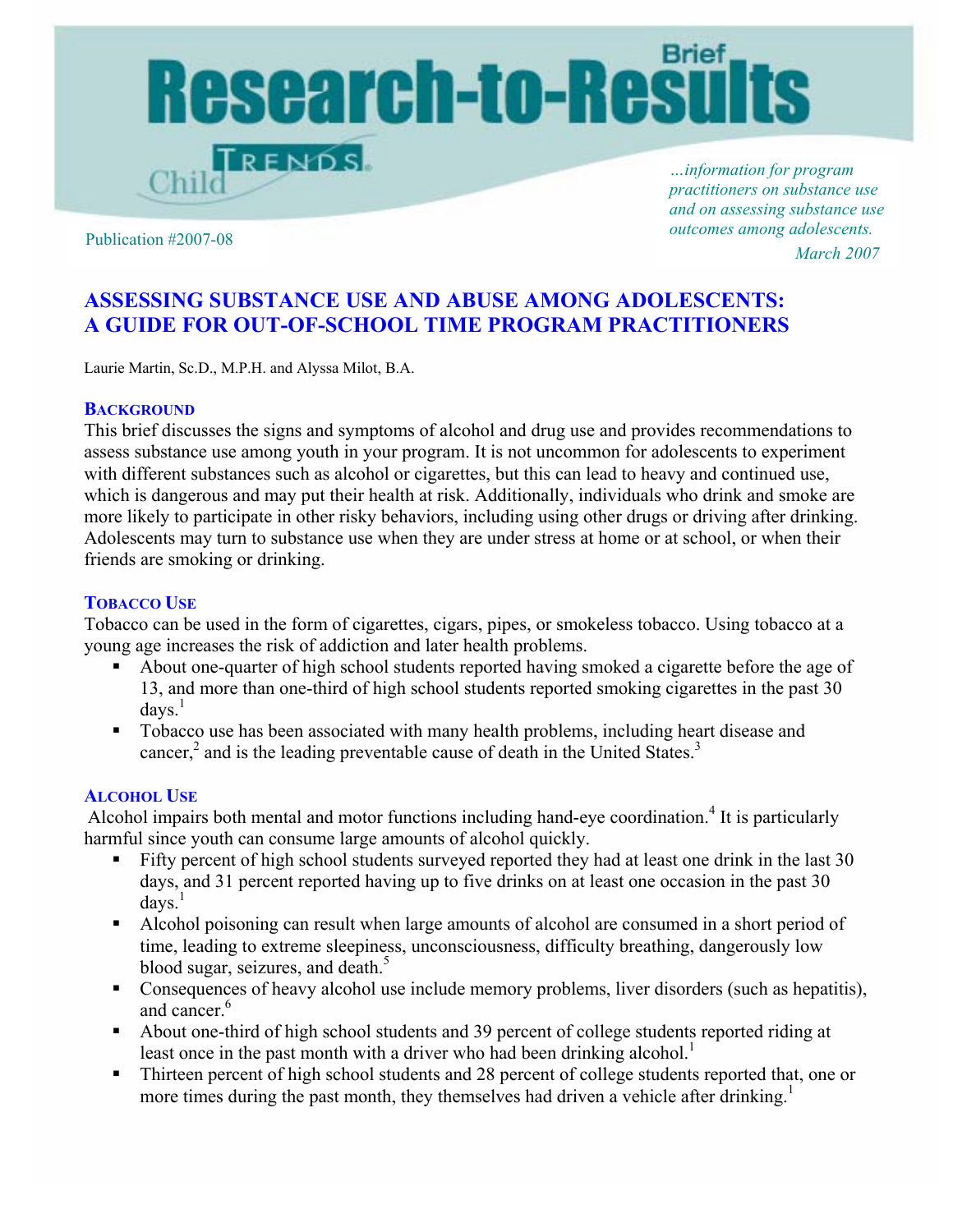# **ILLICIT DRUG USE**

Illicit drugs are drugs that are illegal to possess, sell, and use. More than 54 percent of high school seniors report ever trying some type of illicit drug, such as marijuana, cocaine, heroin, Ecstasy, methamphetamine, hallucinogens, psychedelics, OxyContin, or steroids.<sup>7</sup> The two most common illicit drugs are marijuana and inhalants.

- Marijuana is the most common illicit drug used by teens.
	- Roughly 6,000 people each day use marijuana for the first time, and 64 percent of firsttime users are under the age of  $18.7$
	- Short-term effects of marijuana include problems with memory and learning, distorted perception, difficulty in thinking and problem solving, loss of coordination, and increased heart rate.
- Inhalants are the second most common drug used by teens.<sup>8</sup>
	- One in five eighth-graders has ever used inhalants, such as spray paints, cleaning fluids, gasoline, and hair spray.
	- The immediate effects of inhalants include extreme giddiness, excitement, and hallucinations. hese substances may also cause brain damage, memory loss, and death.

#### **RECOGNIZING SUBSTANCE USE AMONG ADOLESCENTS IN YOUR PROGRAM**

- The key to recognizing signs of tobacco, drug, or alcohol use is to be aware of change within the adolescent – whether it is physical, social, or emotional.
- The American Council for Drug Education has identified symptoms typically associated with various substances, as seen below:<sup>8</sup>
	- *Tobacco/Nicotine*: Smell of tobacco; stained fingers or teeth.
	- *Inhalants*: Watery eyes; impaired vision, memory, and thought; headaches and nausea; appearance of intoxication; drowsiness.
	- *Marijuana*: Glassy, red eyes; loud talking and inappropriate laughter followed by sleepiness; loss of interest and motivation; weight gain or loss.
	- **Alcohol:** Clumsiness; difficulty walking; slurred speech; sleepiness; poor judgment; dilated pupils; possession of a false ID card.

## **ASSESSING SUBSTANCE USE BEHAVIORS AMONG ADOLESCENTS IN YOUR OUT-OF-SCHOOL TIME PROGRAM**

Below we list several questions you may wish to use in an evaluation or outcomes study to assess substance use among adolescents in your program. It is a good idea to involve a researcher or research organization to help you learn how best to ask sensitive questions like these, which may upset some youth in your program. These organizations can also help you work with your local Institutional Review Board (often called an IRB) which will look over the questions you want to ask and the way you are going to get the information (e.g., paper and pencil survey, or in-person interviews). They will also make sure the children and/or adolescents in your programs have permission and have agreed to participate.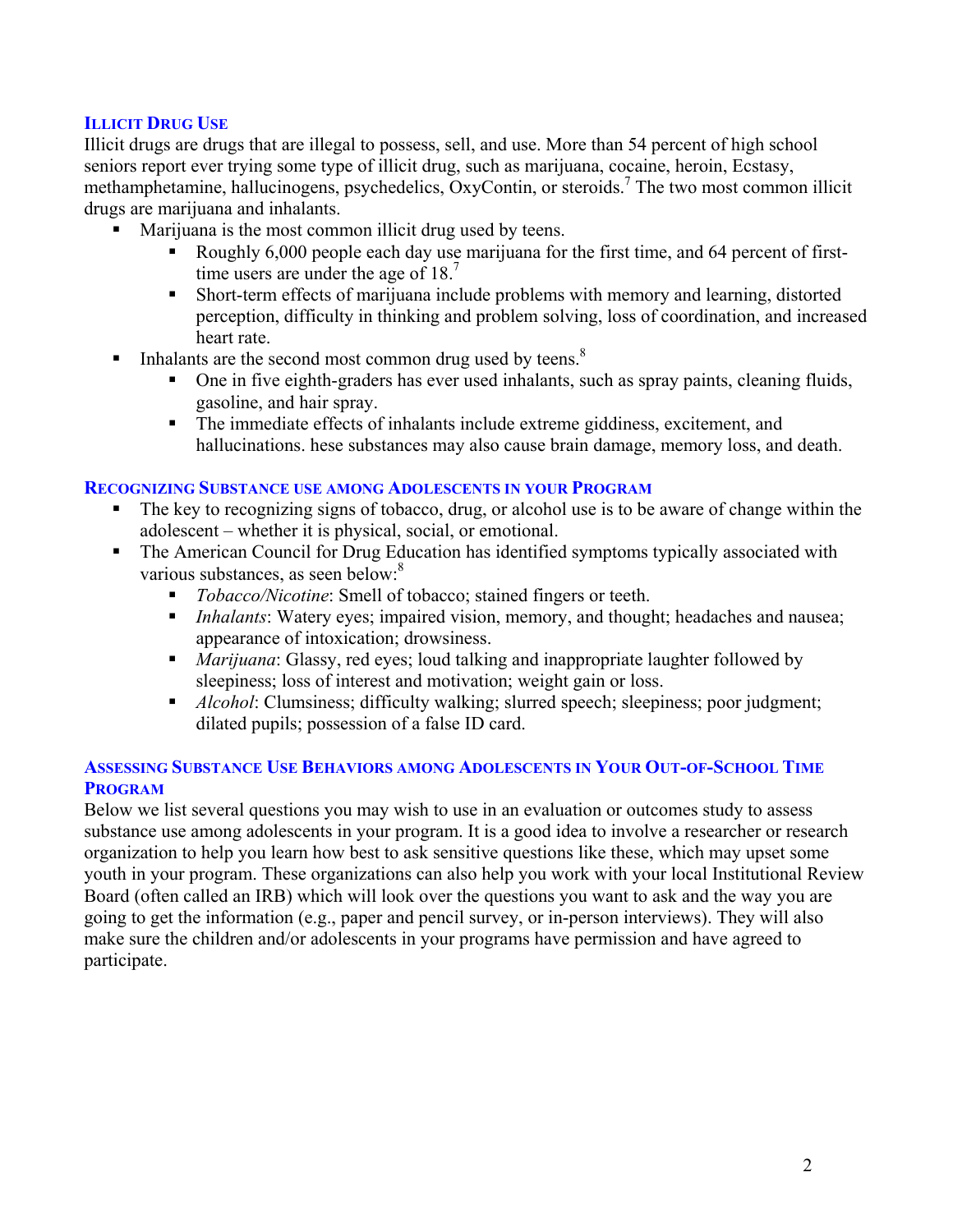# **Cigarettes**

- 1. During the past 30 days, on how many days did you smoke cigarettes?<sup>9</sup>
	- A. 0 days
	- B. 1 or 2 days
	- C. 3 to 5 days
	- D. 6 to 9 days
	- E. 10 to 19 days
	- F. 20 to 29 days
	- G. All 30 days
- 2. During the past 30 days, on the days you smoked, how many cigarettes did you smoke per day?<sup>9</sup>
	- A. I did not smoke cigarettes in the past 30 days
	- B. Less than 1 cigarette per day
	- C. 1 cigarette per day
	- D. 2 to 5 cigarettes per day
	- E. 6 to 10 cigarettes per day
	- F. 11 to 20 cigarettes per day
	- G. More than 20 cigarettes per day

Alcohol

- 3. During the past 30 days, have you had at least one drink of any alcoholic beverage, such as beer, wine, or liquor?<sup>9</sup>
	- A. Yes
	- B. No
- 4. During the past 30 days, how many days did you have at least one drink of any alcoholic beverage?<sup>9</sup>

 $\_\_$  Days

- 5. During the past 30 days, on how many days did you have five or more drinks of alcohol in a row, that is, within a couple of hours?<sup>9</sup>
	- A. 0 days
	- B. 1 day
	- C. 2 days
	- D. 3 to 5 days
	- E. 6 to 9 days
	- F. 10 to 19 days
	- G. 20 or more days

# Marijuana

6. During the past 30 days, how many times (if any) have you used marijuana?<sup>10</sup>

 $\frac{1}{2}$  Times